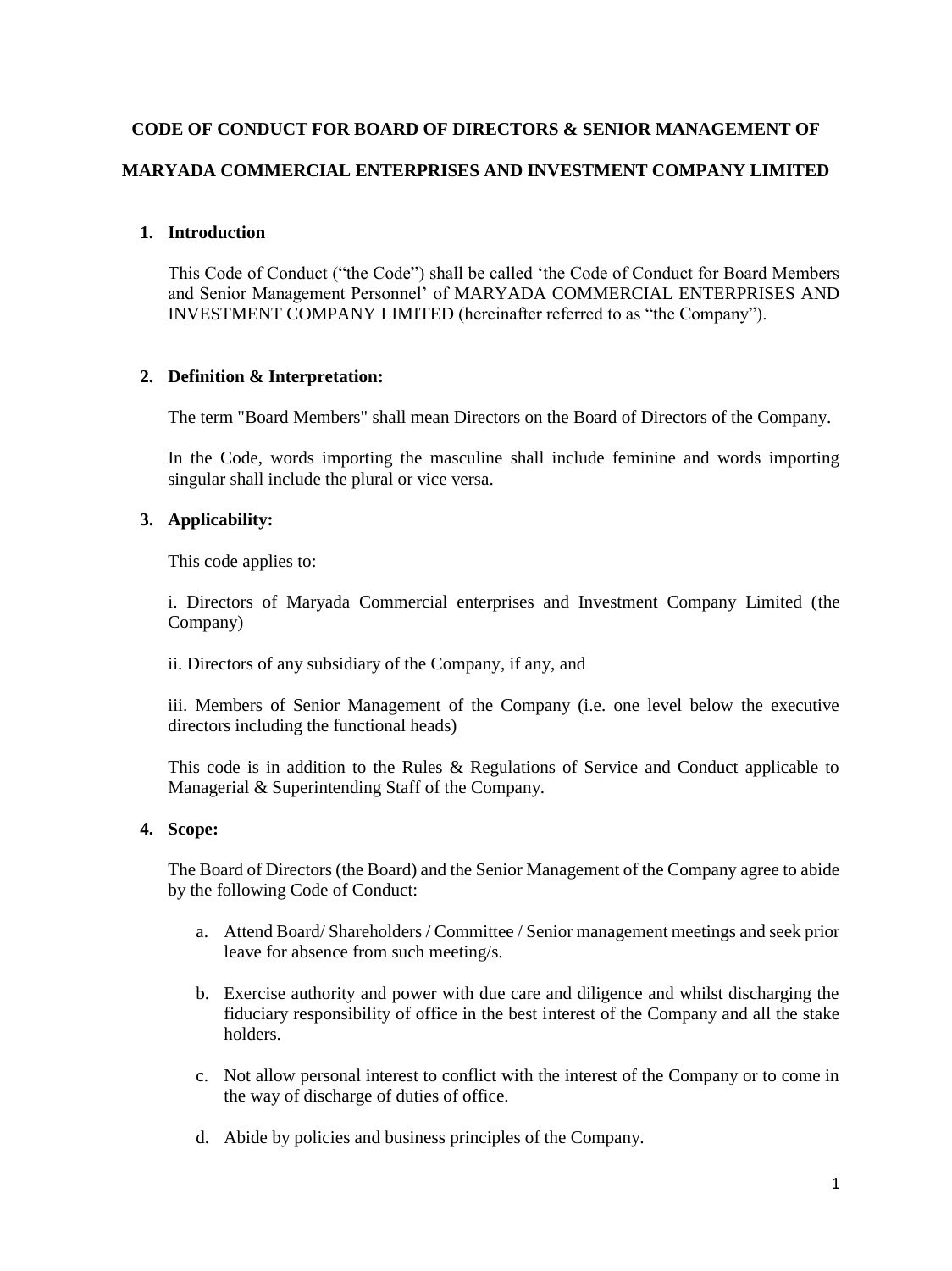- e. Comply with all applicable laws, rules and regulations.
- f. Preserve and protect the environment with due concern for ecology, clean air and meet high levels of pollution and emission standards.
- g. Observe strict confidentiality of the information acquired in the course of discharge of duties of office and not use the same for any personal purpose or advantage.
- h. Use Company property only for official purposes and for no personal gain. Not accept any personal gratification from suppliers/service providers/business partners, etc. (Note: Personal gratification will not include normal entertainment and gifts of no significant value).
- i. Deal fairly with customers, suppliers, employees and other business partners.
- j. Respect safety and health of all employees and provide working conditions which are not harmful to health.
- k. Encourage employees to acquire skills, knowledge and training to expand/enhance their professional and specialized knowledge.
- l. Provide equal opportunities to all employees and aspirants for employment in the Company irrespective of gender, caste, religion, race or color, merit being the sole differentiating factor.
- m. Conduct business operations in compliance with competition laws and principles of fair market competition.
- n. Maintain high ethical and professional standards in all dealings.
- o. Not to conduct anything in a manner as may bring disrepute to office or tarnish the reputation and image of the Company.
- p. The Company feels that serving on the Board of Directors of other Competitor companies may raise substantial concerns about potential conflict of interest and therefore, all Directors must report / disclose such relationships to the Board on an annual basis.

#### **5. Periodic Review**

Once in every year or upon revision of this Code, every Director must accord consent to comply and the Senior Management personnel must give an undertaking for compliance of the same.

New Directors shall accord their consent while joining the Board and New Senior Management personnel shall give an undertaking at the time when their employment begins.

The aforesaid consent or undertaking shall be in line with **"***Confirmation-I***"** attached herewith. Annual consent/ undertaking must be provided by the Directors and the Senior Management Personnel within three months from the end of the financial year.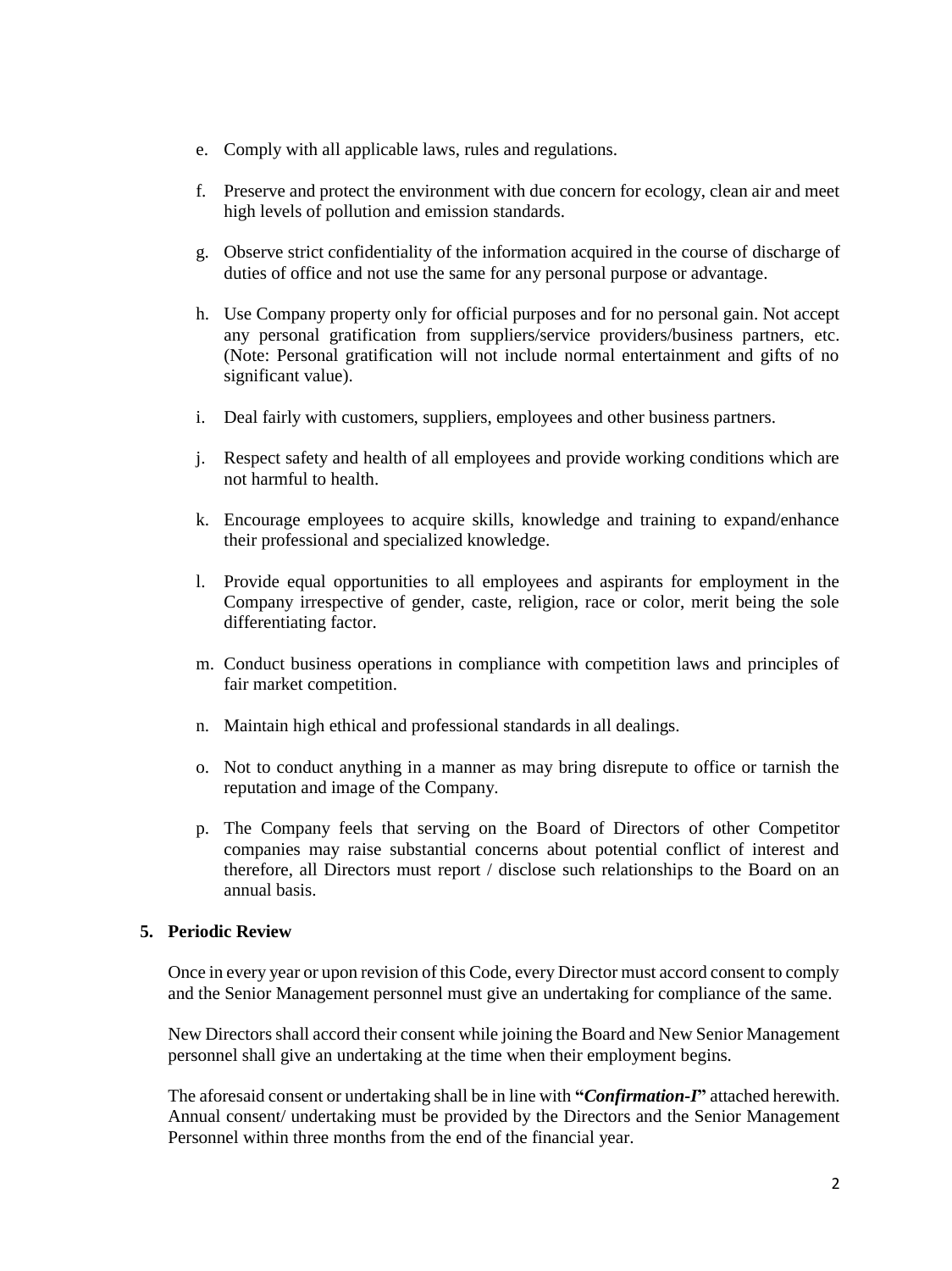## **6. Code for Independent Directors**

The Independent Directors, in addition to the compliance with this Code, shall also comply with and adhere to the Code for Independent Directors framed in accordance with the provisions of the Companies Act, 2013 and forming part of this Code and enclosed as **"***Annexure – I***"**.

# **7. Enforcement of Code of Conduct**

Each Board Member and Senior Management Personnel shall be accountable for complying with the Code. Penalty for breach of the Code by Senior Management Personnel / the Board members shall be determined by the Audit Committee of the Board of Directors.

# **8. Amendment(s) of the Code**

The Code may be amended from time to time by the approval of the Board of Directors of the Company.

\*\*\*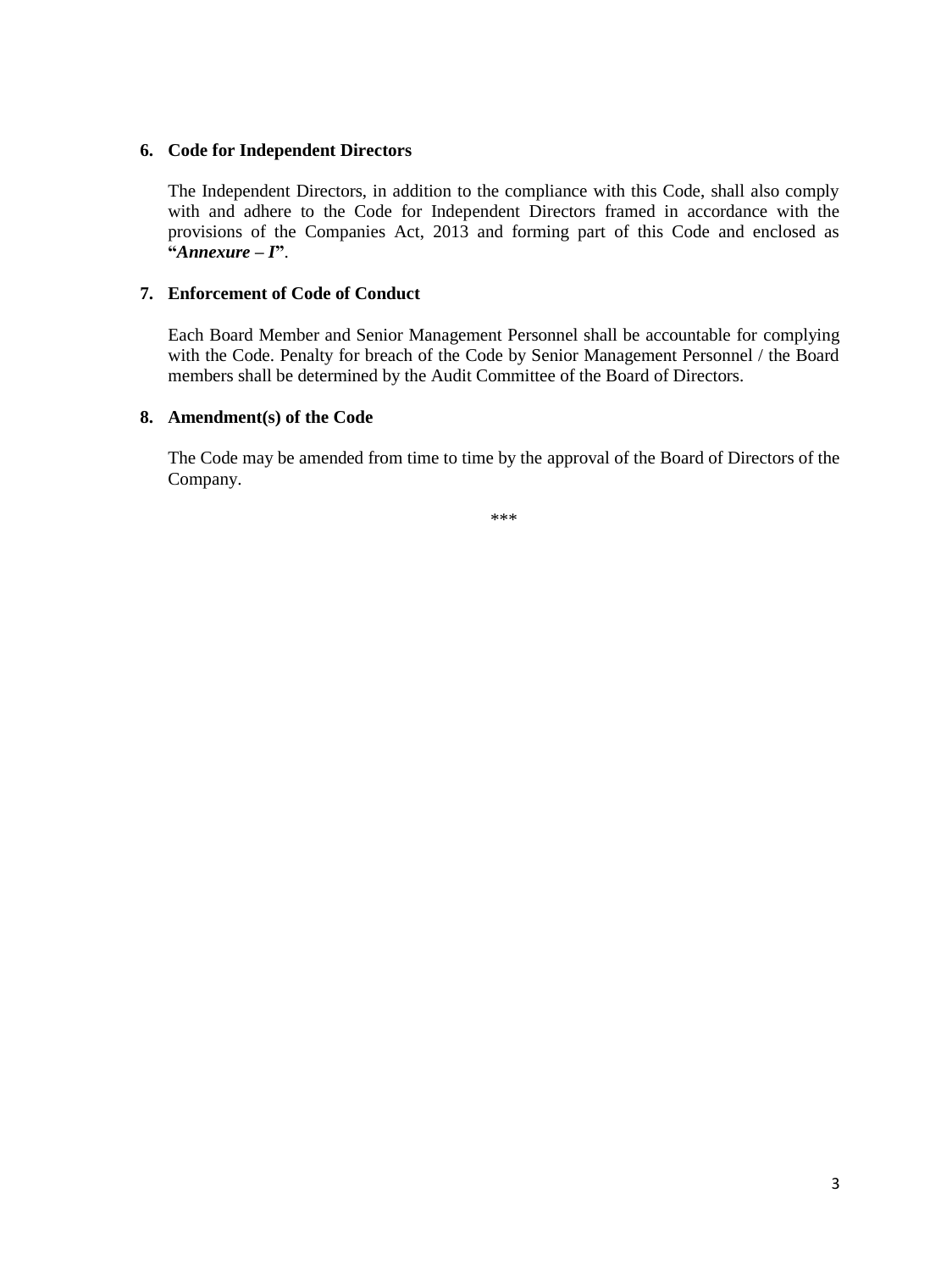# **Confirmation - I**

Date:

To The Board of Directors Maryada Commercial enterprises and Investment Company Limited

Dear Sirs,

# **Sub: Confirmation of compliance with the Code of Conduct for Board and Senior Management**

I, (Name of Director/ Senior Management Personnel), (Designation) of Maryada Commercial enterprises and Investment Company Limited, do hereby confirm that I have read and understood the Code of Conduct applicable to the Board of Directors and Senior Management of the Company and that to the best of my knowledge and belief, I have complied with the requirements of this Code during the preceding financial year (mention previous year) and / or I affirm that I will comply with the requirements of this Code during the current financial year (mention current year)

(Signature)

.

(Name of Director/ Senior Management Personnel)

(Designation)

(DIN, if any)

B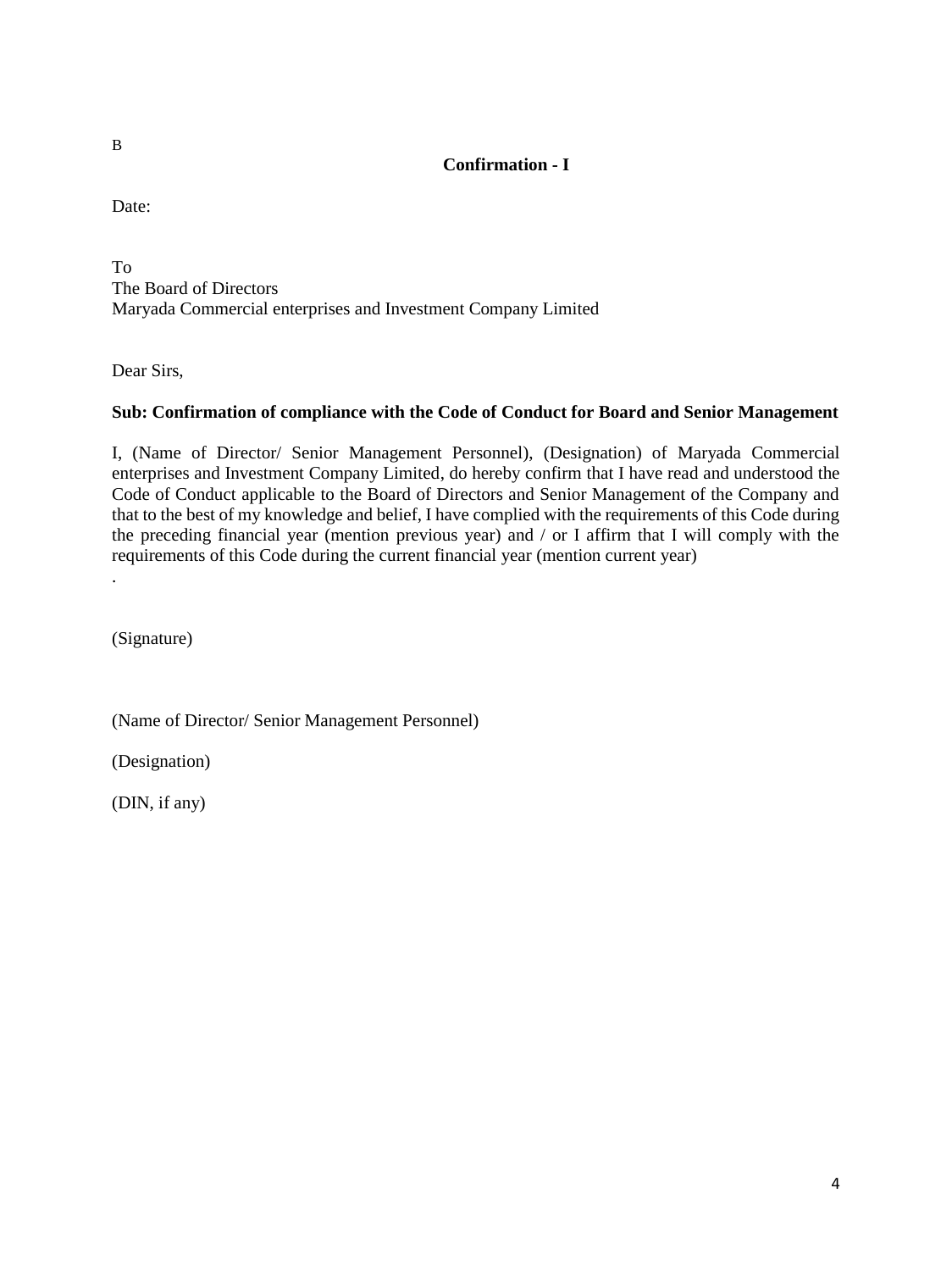# *Annexure - I*

Maryada Commercial enterprises and Investment Company Limited

# **CODE FOR INDEPENDENT DIRECTORS**

This Code is a guide to professional conduct for independent directors and the independent directors are expected to adhere to these standards and fulfill their responsibilities in a professional and faithful manner. This Code shall form part of the Code of Conduct for Board of Directors and Senior Management.

# **I. Guidelines of professional conduct**

The independent directors are expected to maintain the following guidelines/ standards while conducting their professional duty.

- 1. Independent directors shall uphold ethical standards of integrity and probity in the interests of the Company;
- 2. They shall act objectively and constructively while exercising their duties;
- 3. They shall exercise their responsibilities in a bona fide manner in the interest of the Company;
- 4. They shall devote sufficient time and attention to their professional obligations for informed and balanced decision making;
- 5. They shall not allow any extraneous considerations that will vitiate their exercise of objective independent judgment in the paramount interest of the Company as a whole, while concurring in or dissenting from the collective judgment of the Board in its decision making;
- 6. They shall not abuse their position to the detriment of the Company or its shareholders or for the purpose of gaining direct or indirect personal advantage or advantage for any associated person;
- 7. They shall refrain from any action that would lead to loss of their independence;
- 8. They shall immediately inform the Board where circumstances arise which makes them lose their independence;
- 9. They shall assist the Company in implementing the best corporate governance practices.
- 10. An independent director shall possess appropriate skills, experience and knowledge in one or more fields of finance, law, management, sales, marketing, administration, research, corporate governance, technical operations or other disciplines related to the company's business.

#### **II. Role and functions**

1. The independent directors shall help in bringing an independent judgment to bear on the Board's deliberations especially on issues of strategy, performance, risk management, resources, key appointments and standards of conduct;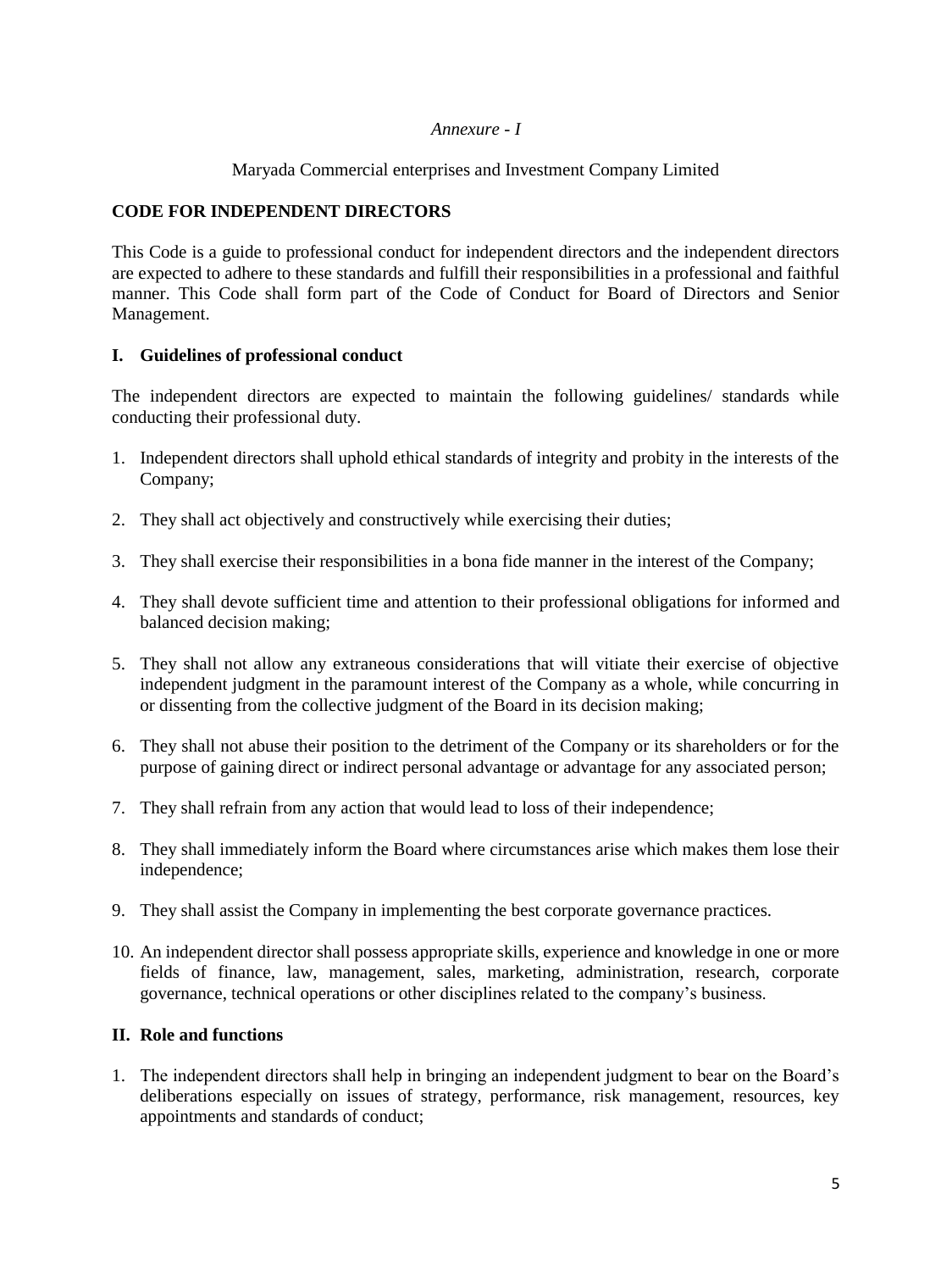- 2. They shall bring an objective view in the evaluation of the performance of board and management;
- 3. They shall scrutinize the performance of management in meeting agreed goals and objectives and monitor the reporting of performance;
- 4. They shall satisfy themselves on the integrity of financial information and that financial controls and the systems of risk management are robust and defensible;
- 5. They shall safeguard the interests of all stakeholders, particularly the minority shareholders;
- 6. They shall balance the conflicting interest of the stakeholders;
- 7. They shall determine appropriate levels of remuneration of executive directors, key managerial personnel and senior management and have a prime role in appointing and where necessary recommend removal of executive directors, key managerial personnel and senior management;
- 8. They shall moderate and arbitrate in the interest of the Company as a whole, in situations of conflict between management and shareholder's interest.

# **III. Duties**

- 1. The independent directors shall undertake appropriate induction and regularly update and refresh their skills, knowledge and familiarity with the Company.
- 2. They shall seek appropriate clarification or amplification of information and, where necessary, take and follow appropriate professional advice and opinion of outside experts at the expense of the Company;
- 3. They shall strive to attend all meetings of the Board of Directors and of the Board committees of which they are members;
- 4. They shall participate constructively and actively in the committees of the Board in which theyare chairpersons or members;
- 5. They shall strive to attend the general meetings of the Company;
- 6. Where they have concerns about the running of the Company or a proposed action, they shall ensure that these are addressed by the Board and, to the extent that they are not resolved, they shall insist that their concerns are recorded in the minutes of the Board meeting;
- 7. They shall keep themselves well informed about the Company and the external environment in which it operates;
- 8. They shall not unfairly obstruct the functioning of an otherwise proper Board or committee of the Board;
- 9. They shall pay sufficient attention and ensure that adequate deliberations are held before approving related party transactions and assure themselves that the same are in the interest of the Company;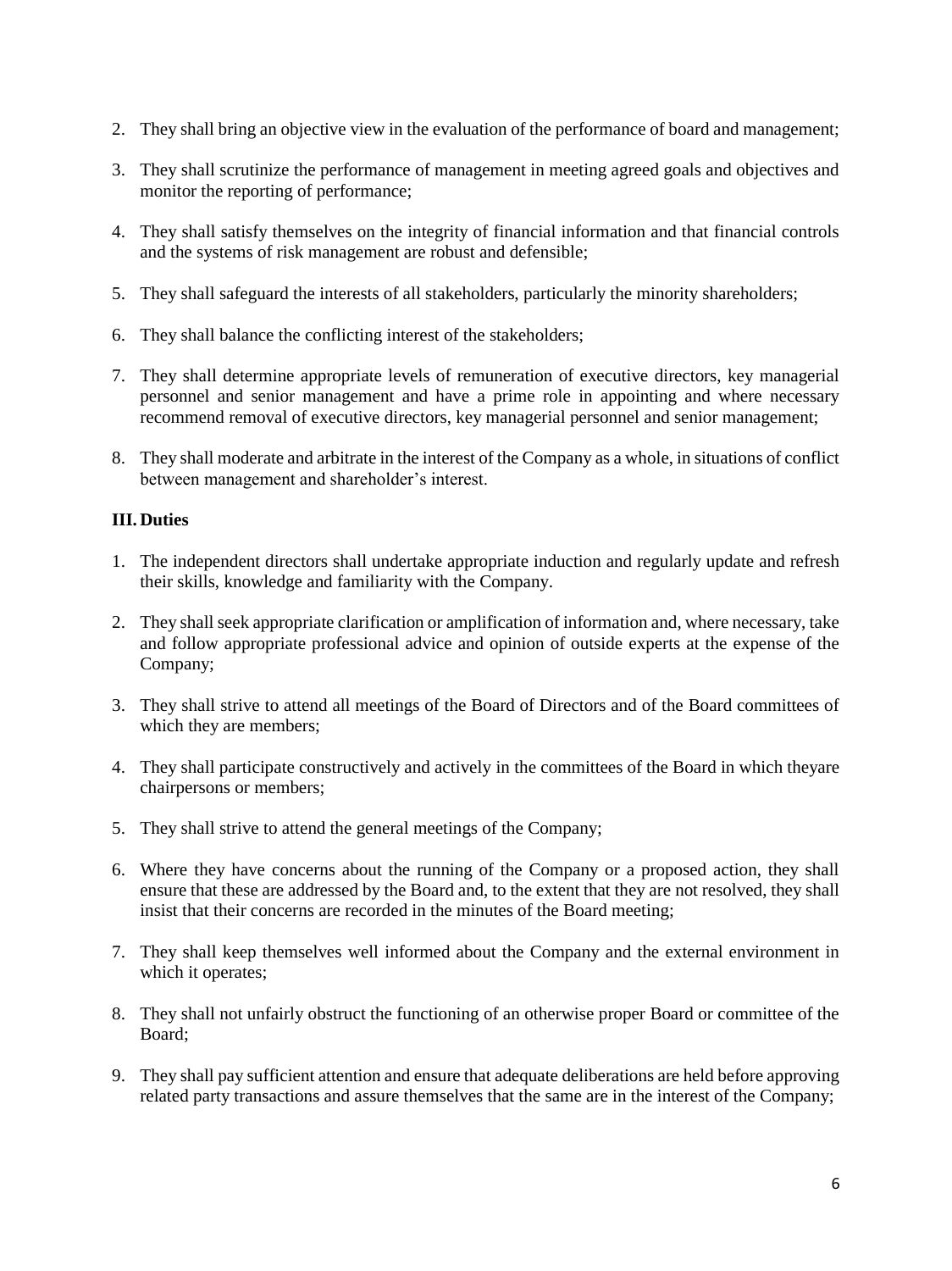- 10. They shall ascertain and ensure that the Company has an adequate and functional vigil mechanism and ensure that the interests of a person who uses such mechanism are not prejudicially affected on account of such use;
- 11. They shall report concerns about unethical behavior, actual or suspected fraud or violation of the Company's code of conduct or ethics policy;
- 12. They shall while acting within their authority, assist in protecting the legitimate interests of the Company, shareholders and its employees;
- 13. They shall not disclose confidential information, including commercial secrets, technologies, advertising and sales promotion plans, unpublished price sensitive information, unless such disclosure is expressly approved by the Board or required by law.

#### **IV. Terms & Conditions of Appointment**

The terms and conditions of appointment of the Independent Directors will be subject to the extent provisions of the (i) applicable laws, including the Companies Act, 2013 ('2013 Act') and (ii) Articles of Association of the Company.

The broad terms and conditions of their appointments as Independent Directors of the Company are reproduced hereunder:

- 1. The appointment of independent director(s) of the company shall be approved at the meeting of the shareholders.
- 2. The Tenure of Independent directors shall be of maximum 5 years.
- 3. As Independent Directors, they will not be liable to retire by rotation.
- 4. The role, duties & responsibilities of Independent Directors shall be same as mentioned in Point no. II and III above and other applicable provisions of the Companies act, 2013, listing agreement and other applicable provisions.
- 5. Independent Directors shall be paid fees for participating in the Board meeting, meeting of any committee of the Board or for any other purpose, whatsoever, as may be decided by the Board from time to time. No other remuneration/ commission/ benefits will be paid to the Independent Directors.
- 6. Independent Directors shall not serve as an Independent Director in more than 7 listed Companies. However, if Independent Directors are serving as a whole time director in any listed company, they shall not serve as Independent Directors in more than three listed companies.
- 7. Independent director should not do any act of commission or omission which is in contradiction with the provision of law, any code of conduct or business ethics.
- 8. There is no scheme for director's liability insurance in our company.
- 9. Independent directors shall not be entitled to any stock option.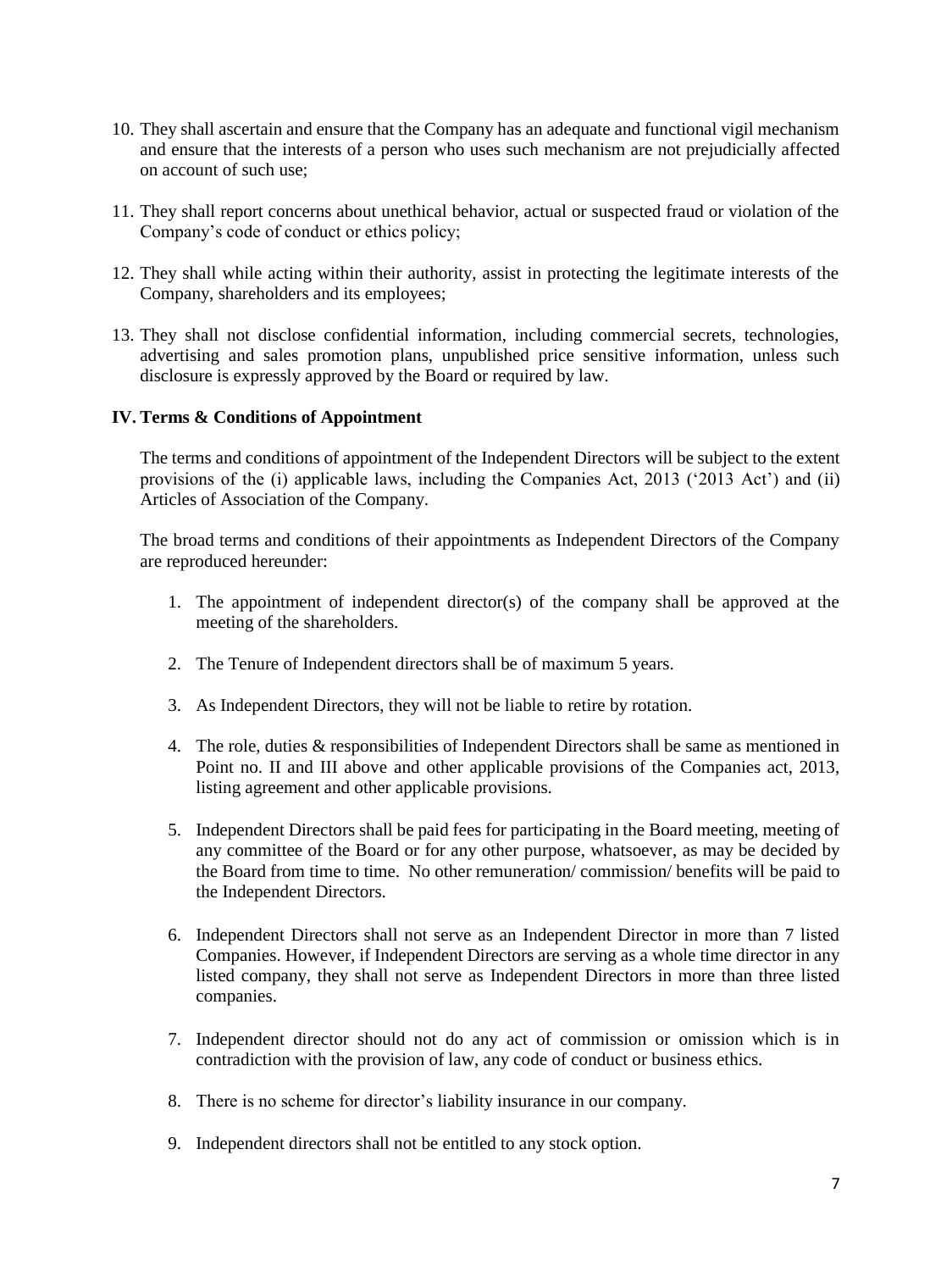# **V. Re-appointment**

The re-appointment of independent director shall be on the basis of report of performance evaluation. However, an Independent Directors cannot seek re-appointment for more than two consecutive terms. But such Independent Director shall be eligible for appointment after the expiration of three years of ceasing to become an independent director.

# **VI. Resignation or Removal**

- a. An independent director may resign from his office by giving a notice in writing to the Company and to the Registrar of Companies in the manner and in accordance with the provisions of section 168 of the Companies Act, 2013 ("the Act").
- b. An independent director may be removed from his office in accordance with the provisions of section 169 of the Companies Act, 2013.

# **VII. Separate meetings**

- 1. The independent directors shall hold at least one meeting in a year, without the attendance of nonindependent directors and members of management of the Company;
- 2. All the independent directors shall strive to be present at such meeting;
- 3. Such meeting shall:
	- (a) review the performance of non-independent directors and the Board as a whole;
	- (b) review the performance of the chairperson of the Company, taking into account the views of executive directors and non-executive directors;
	- (c) assess the quality, quantity and timeliness of flow of information between the Company management and the Board that is necessary for the Board to effectively and reasonably perform their duties.

#### **VIII. Performance Evaluation**

- 1. The performance evaluation of independent directors shall be done by the entire Board of Directors, excluding the director being evaluated.
- 2. On the basis of the report of performance evaluation, it shall be determined whether to reappoint the independent director.

#### **IX. Training Programme**

The independent directors shall attend the training programmer as may be organized by the Company in order to familiarize them with the Company, their roles, rights, responsibilities in the Company, nature of the industry in which the Company operates, business model of the Company, etc.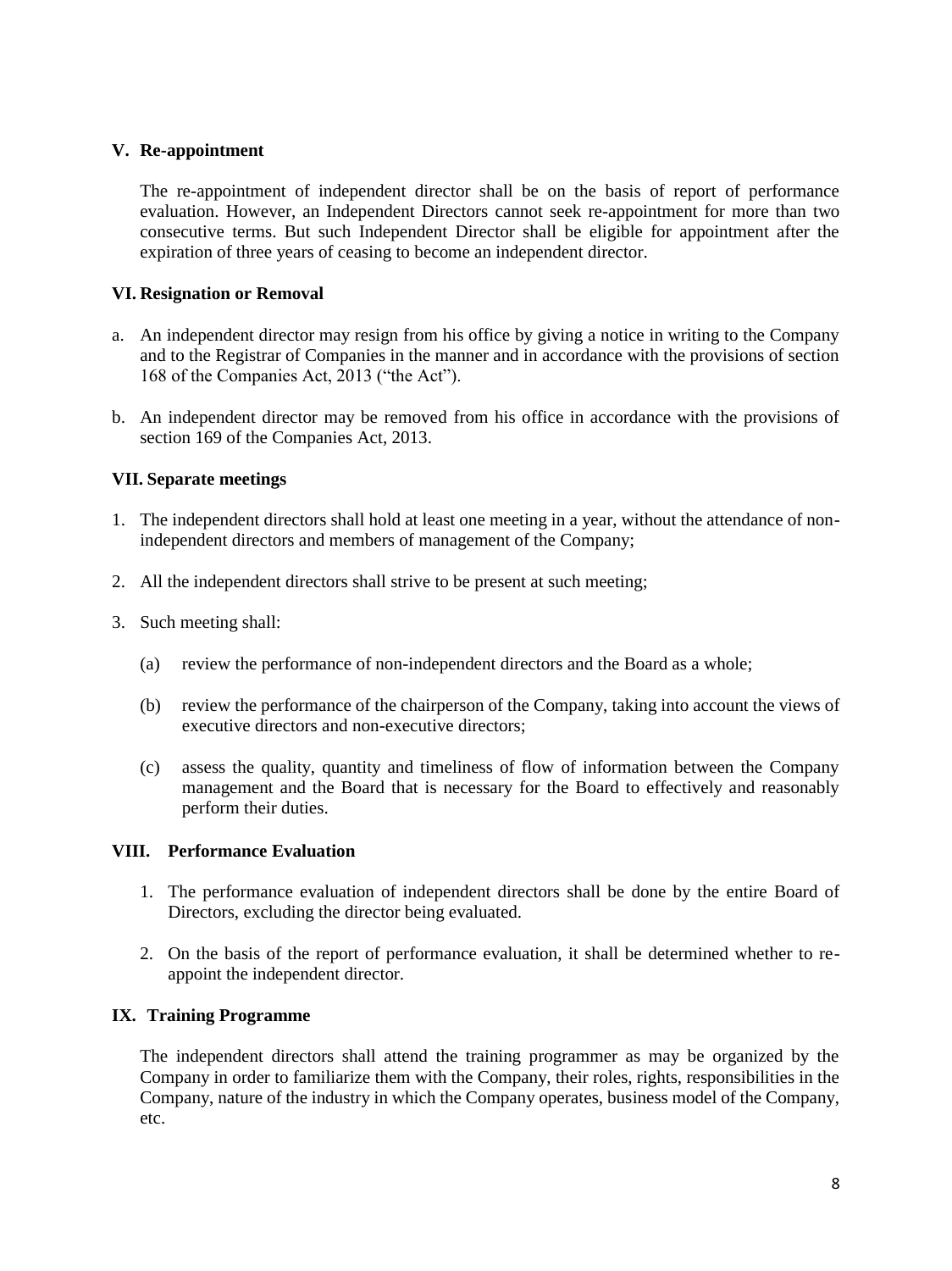The details of such familiarisation programmes shall be disclosed on the company's website and a web link thereto shall also be given in the Annual Report.

# **X. Adherence to the Applicable Laws**

- 1. The independent directors shall adhere to the provisions of the Companies Act, 1956 and the Companies Act, 2013 to the extent and as may be applicable to them.
- 2. They shall comply with the provisions of the Listing Agreement signed by the Company with the Stock Exchanges.
- 3. They shall comply with the Code of Conduct for Board of Directors and Senior Management.
- 4. They shall comply with the Code of Business Ethics of the Company.
- 5. They shall comply with all the laws to the extent and as may be applicable to the Company.
- 6. They shall give a declaration that they meet the criteria of independence as provided in section 149(6) of the Companies Act, 2013 as amended from time to time in the format as given in **'***Declaration - I***'** at the first meeting of the Board in which they participate as directors and thereafter at the first meeting of the Board in every financial year or whenever there is any change in the circumstances which may affect their status as an independent director.
- 7. They shall from time to time furnish to the Company such declarations, disclosures, statements as may be required to be furnished by the Directors under the relevant laws.
- 8. An independent director shall be held liable in respect of such acts of omission or commission by the Company which had occurred with his knowledge, attributable through Board processes, and with his consent or connivance or where he had not acted diligently with respect to the provisions contained in the Companies Act, 1956 or the Companies Act, 2013 and the Listing Agreement.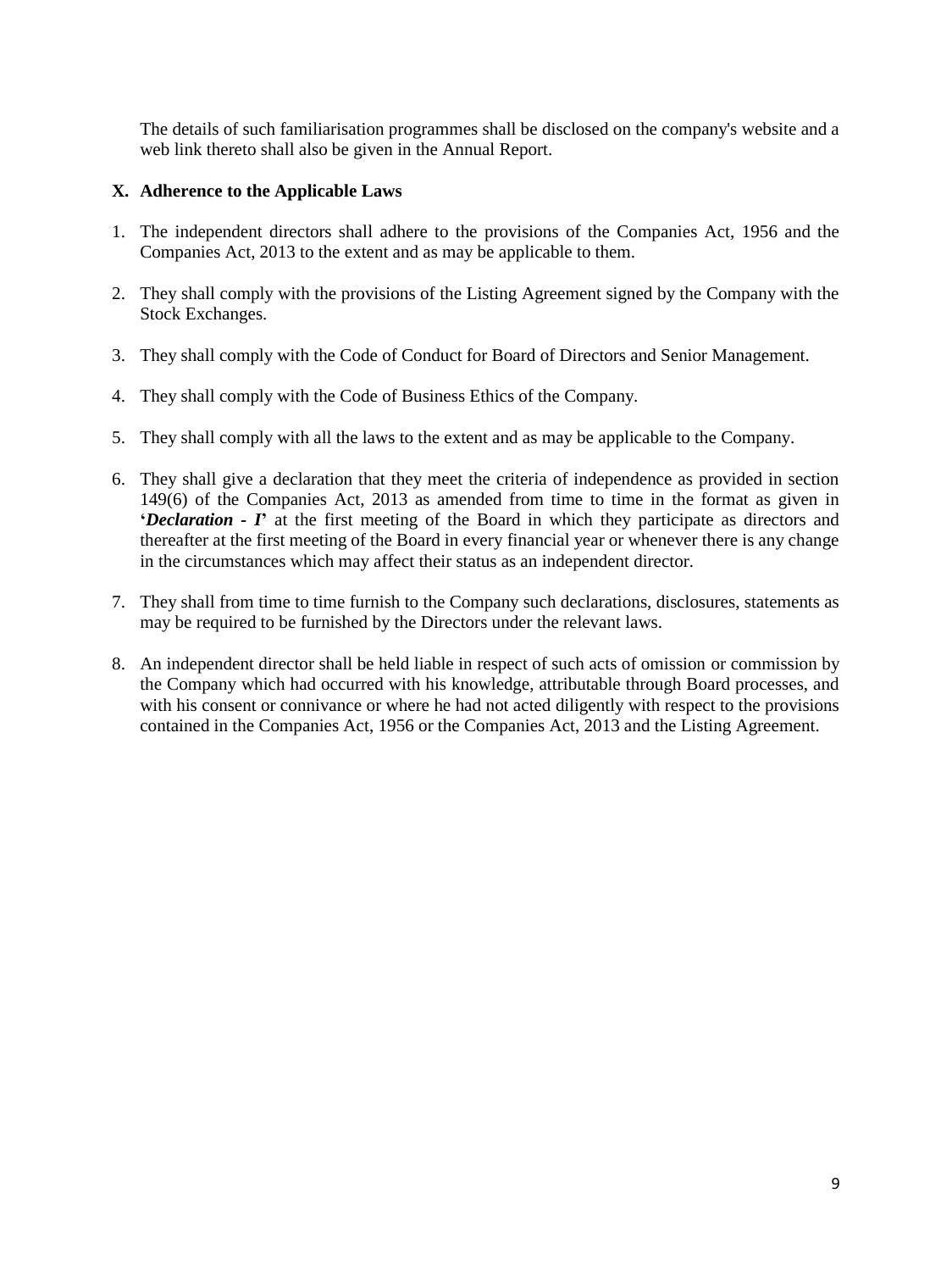# **Declaration - I**

Date:

To The Board of Directors Maryada Commercial enterprises and Investment Company Limited

# **Sub: Declaration to act/ continue as an Independent Director in pursuance of the provisions of Section 149 of the Companies Act, 2013**

I, (Name of Independent Director), Director of Maryada Commercial enterprises and Investment Company Limited, do hereby declare that:

- **(a)** I am a person of integrity and possess relevant expertise and experience;
- **(b)** *(i)* I am or was not a promoter of the Company or its holding, subsidiary or associate company;
	- (*ii*) I am not related to promoters or directors in the Company, its holding, subsidiary or associate company;
- **(c)** apart from receiving director's remuneration, I do not have / had pecuniary relationship with the Company, its holding, subsidiary or associate company, or their promoters, or directors, during the two immediately preceding financial years or during the current financial year;
- **(d)** None of my relatives has or had pecuniary relationship or transaction with the Company, its holding, subsidiary or associate company, or their promoters, or directors, amounting to two per cent (2%) or more of its gross turnover or total income or fifty lakh rupees (Rs 50,00,000/-) or such higher amount as may be prescribed, whichever is lower, during the two immediately preceding financial years or during the current financial year;
- **(e)** Neither myself nor any of my relatives:
	- *(i)* hold or has held the position of a key managerial personnel or is or has been employee of the Company or its holding, subsidiary or associate company in any of the three financial years immediately preceding the financial year in which I am appointed;
	- *(ii)* is or has been an employee or proprietor or a partner, in any of the three financial years immediately preceding the financial year in which I am appointed, of—
		- *(A)* a firm of auditors or company secretaries in practice or cost auditors of the Company or its holding**,** subsidiary or associate company; or
		- *(B)* any legal or a consulting firm that has or had any transaction with the Company, its holding, subsidiary or associate company amounting to ten per cent (10%) or more of the gross turnover of such firm;
	- *(iii)* hold together with my relatives two per cent (2%) or more of the total voting power of the Company; or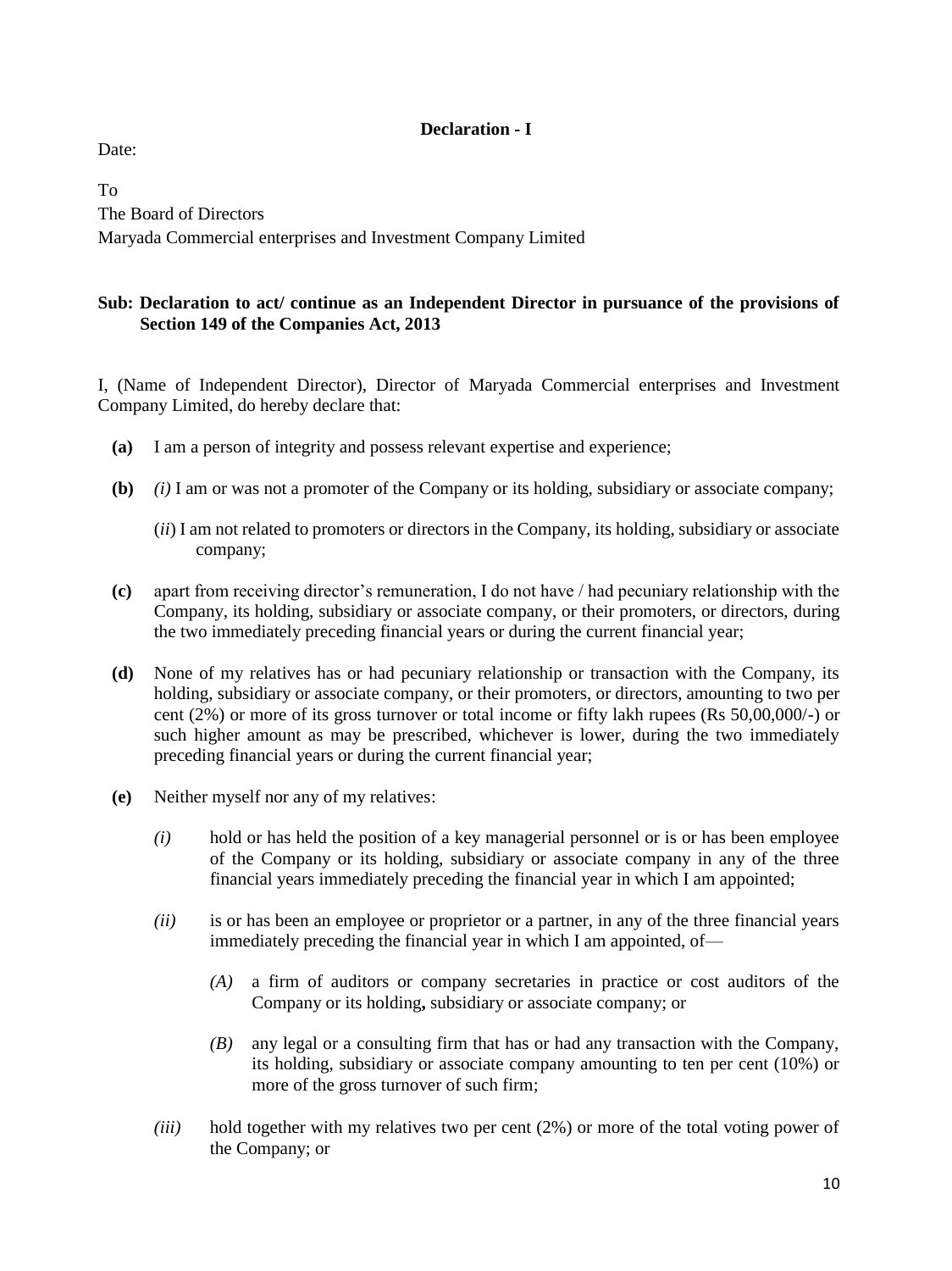- *(iv)* is a Chief Executive or director, by whatever name called, of any non-profit organization that receives twenty-five per cent (25%) or more of its receipts from the Company, any of its promoters, directors or its holding, subsidiary or associate company or that holds two per cent (2%) or more of the total voting power of the Company;
- *(v)* is a material supplier, service provider or customer or a lessor or lessee of the Company.
- **(f)** I am not less than 21 years of age.

Signature\_\_\_\_\_\_\_\_\_\_\_\_\_\_\_\_\_\_\_\_\_\_\_

(Name of Director)

(Designation and DIN, if any)

Note: the clauses of the aforesaid declaration may be changed, in case of any corresponding amendment in the Companies act, 2013/ listing agreement